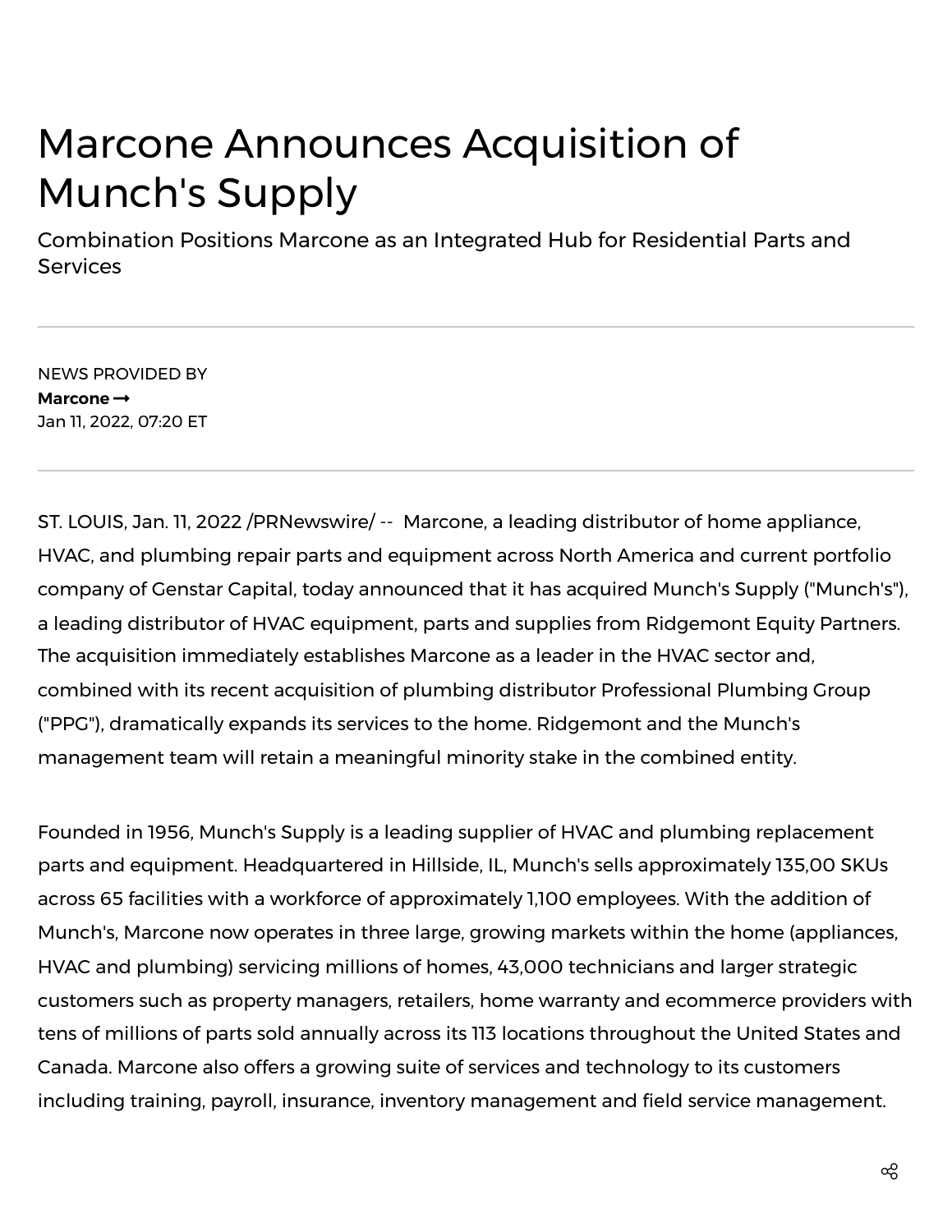Jim Souers, Chief Executive Officer of Marcone, stated, "Munch's has built a strategic partnership with the preeminent industry OEMs, offering the highest quality and most trusted brands in the market. Customers value their partnership with Munch's, and we hope to build on the relationships they have established to offer additional products and services. As we further build Marcone as a partner serving the appliance, HVAC and plumbing sectors, I look forward to working with Bob Munch and his team to leverage the core tenets of Munch's philosophy including its reputation as an M&A acquiror of choice in the HVAC sector."

Bob Munch, Chief Executive of Munch's, said, "We have built Munch's over the decades into a one-stop-shop that ensures our customers have a consistent and trusted partner to access the industry's most iconic brands, enabling them to perform critical installation, repair and service work with minimal downtime. Our growing eCommerce presence will also provide best-inclass technology capabilities and deliver seamless integration with our suppliers and customers. Munch's local approach to serving the needs of suppliers, customers, and employees is a strong cultural fit with Marcone, and we look forward to becoming part of their family and building Marcone's HVAC service capabilities to broader geographies."

Rob Rutledge, Managing Director at Genstar Capital, said, "Munch's is a terrific business that fits squarely into Jim's thesis of being the hub for parts and services to the home. We are excited to partner with Bob, Ridgemont and the Munch's team to accelerate the growth of the platform, including through organic initiatives to better serve our combined customer base and continued M&A opportunities in the sizable HVAC and plumbing markets."

Jack Purcell, Managing Partner at Ridgemont, added, "Alongside Bob and his team, we expanded the Munch's platform into several new states, entered the Canadian market and significantly diversified the company's product offering. Even years before our investment in Munch's Supply, we admired the company's legacy as a trusted partner to suppliers and customers at the local level, and we are very pleased to join forces with Genstar and Marcone, an industry leader in the appliance market with a great reputation as a solutions-oriented provider."

Baird and Houlihan Lokey served as financial advisors to Munch's. BMO Capital Markets served as financial advisor to Genstar and Marcone. Alston & Bird served as legal counsel to Munch's. Weil, Gotshal & Manges LLP served as legal counsel to Genstar and Marcone.  $\log$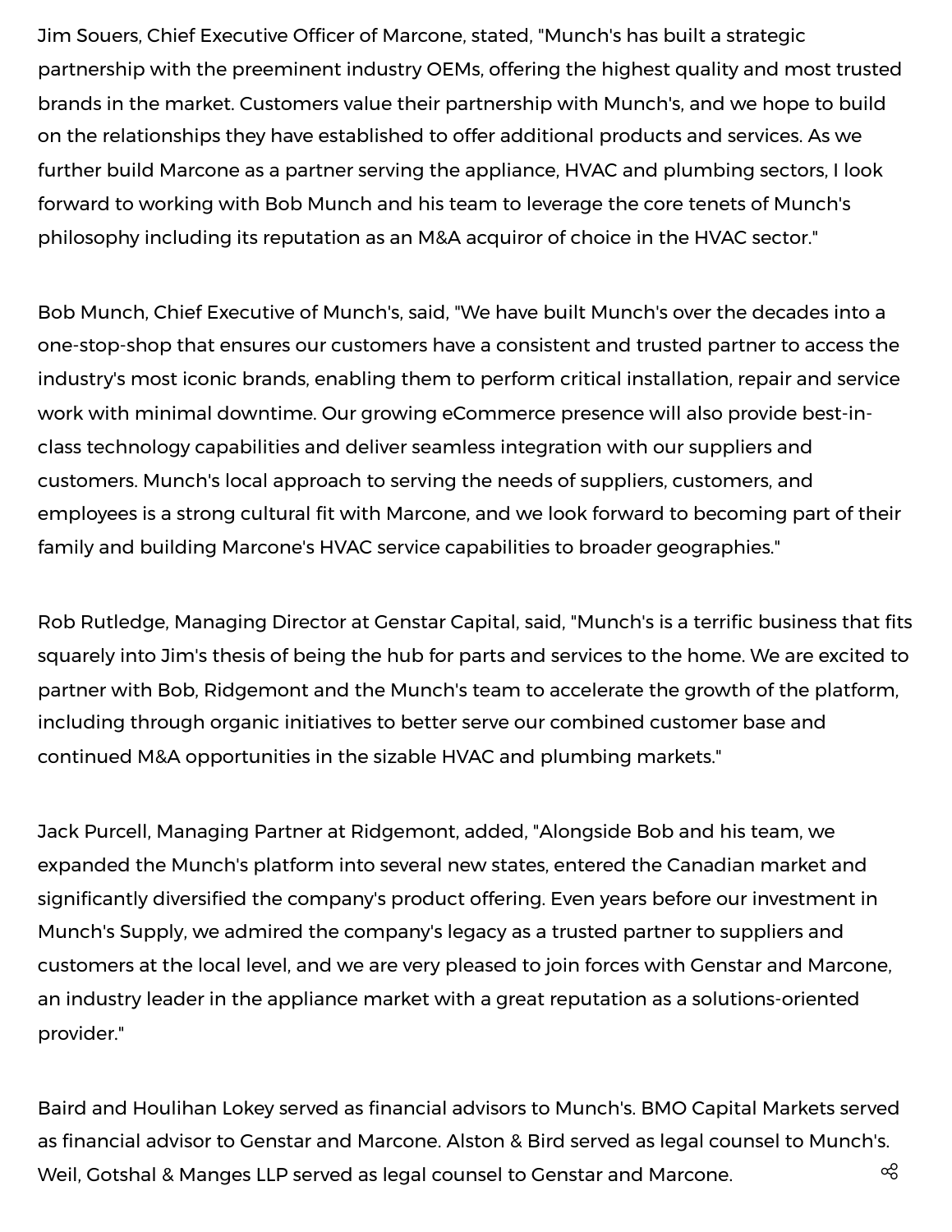#### About Marcone

Marcone is an authorized distributor for major brands such as Whirlpool, Electrolux, General Electric, Maytag, Bosch, Samsung, L-G and many more. Through its vast distribution network, Marcone supplies the largest inventory of original replacement parts in the country for household appliances such as refrigerators, ranges, dishwashers, microwaves, washers, and dryers. Marcone exports globally and also operates a comprehensive training institute offering quality business and technical training. Headquartered in St. Louis, Marcone operates 113 facilities, has approximately 2,000 employees, and serves approximately 43,000 technician customers. For more information, visit [www.marcone.com](https://c212.net/c/link/?t=0&l=en&o=3408885-1&h=3182961233&u=http%3A%2F%2Fwww.marcone.com%2F&a=www.marcone.com).

## About Munch's Supply

Munch's Supply was founded in 1956 by Willard Munch, who wanted to develop a local source of electrical supplies for area contractors. Today, the Company has more than 1,000 employees focused on supplying heating, cooling and plumbing industry contractors with quality products and exceptional service. Proudly celebrating its 65th year in business in 2021, Munch's Supply operates with a commitment to service as a leading distributor for trusted brands such as American Standard, Trane, Mitsubishi, Rheem, IPEX, AO Smith, Kohler, Tempstar, Keeprite and Frigidaire. Through Munch's Holdings, LLC, it operates Munch's Supply, Tommark, O'Connor Company, Comfort Air Distributing, C&L Supply HVAC and Plumbing, API of NH and Delta T, Marks Supply and TML Supply which continue to serve as the premier sources for HVAC and plumbing equipment and supplies to contractors throughout North America. [www.munchsupply.com.](https://c212.net/c/link/?t=0&l=en&o=3408885-1&h=1784288689&u=http%3A%2F%2Fwww.munchsupply.com%2F&a=www.munchsupply.com)

## About Genstar Capital

Genstar Capital ([www.gencap.com\)](https://c212.net/c/link/?t=0&l=en&o=3408885-1&h=795115490&u=http%3A%2F%2Fwww.gencap.com%2F&a=www.gencap.com) is a leading private equity firm that has been actively investing in high quality companies for over 30 years. Based in San Francisco, Genstar works in partnership with its management teams and its network of strategic advisors to transform its portfolio companies into industry-leading businesses. Genstar currently has approximately \$33 billion of assets under management and targets investments focused on targeted segments of the financial services, industrials, healthcare, and software industries.

## About Ridgemont Equity Partners

Ridgemont Equity Partners is a Charlotte-based middle market buyout and growth equity investor. Since 1993, the principals of Ridgemont have invested over \$5.5 billion. The firm  $\alpha_{\rm s}$